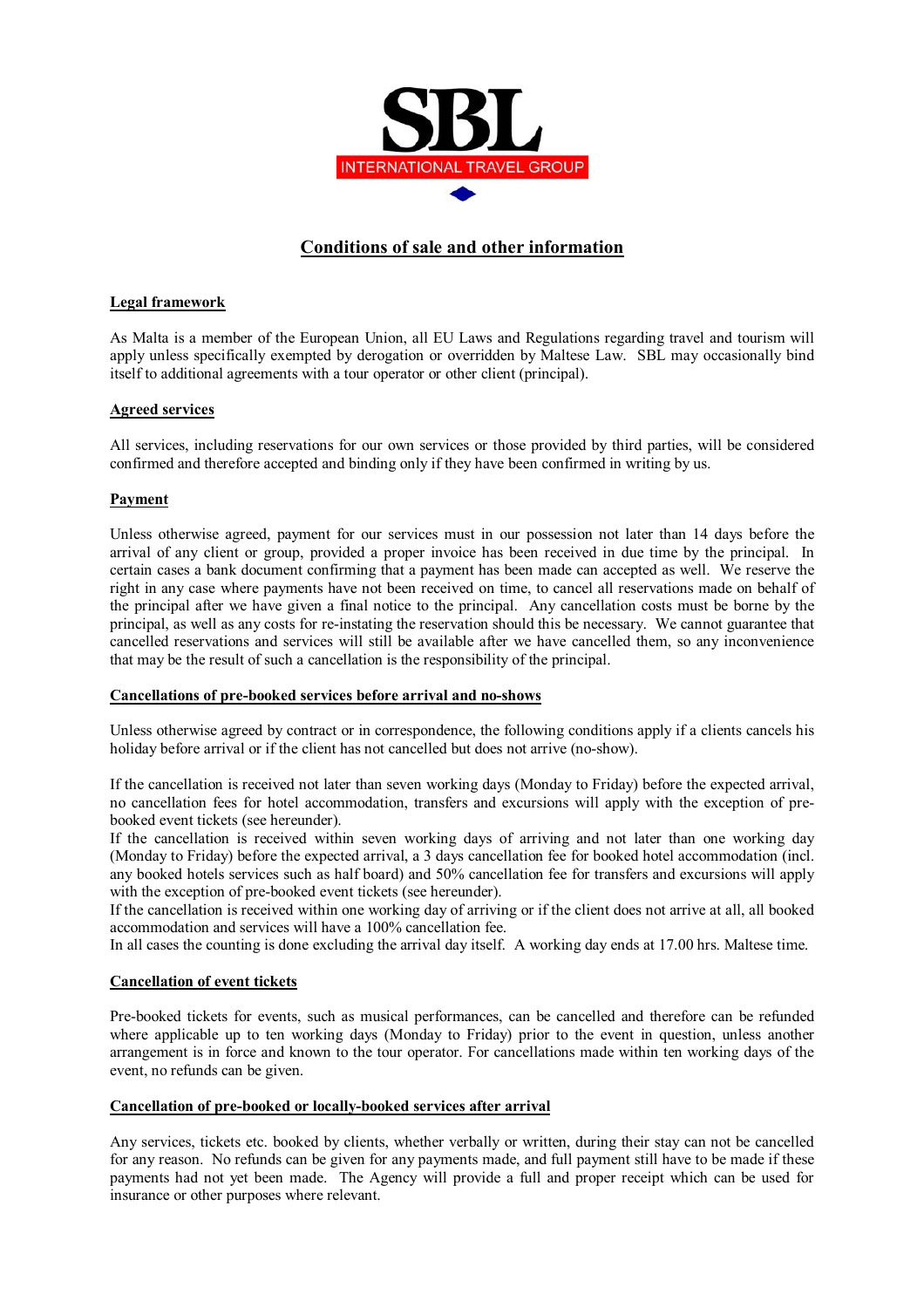### **Opening timings**

In the planning stages of each programme, all visits to sites and events are planned according to the various opening hours as they are known at that time. We strongly advice tour operators to send us the final draft of their programme before publication, so that we can check the visits one more time. We check again shortly before the actual arrival of the group, when we book transport, guiding and additional services.

We specifically reserve the right to change the sequence of visits within any day, or the sequence of days, if this is necessary in order to be able to visit all the sites as published in the programme. Reasons for such changes typically are restricted access on Saturdays, Sundays or Public Holidays, or caused by VIP visits, restoration works, traffic deviations and other circumstances beyond our control.

The following sites have restricted access:

*Grand Masters Palace, Valletta*: Since this building is used as Office by the President of the Republic, as well as for the Parliament, access to the State Rooms is often restricted as a result of official functions and VIP visits. This means, that the State Rooms are often closed **without prior notice,** sometimes also for security reasons. If a guided group as a result finds the State Rooms closed and the visit cannot be re-scheduled to another time on the same day, the group will visit either the Palace Armoury instead, or the Museum of Archaeology, or the Fine Arts Museum (in that order and if the item is not already included in the programme).

*St. John's Co-Cathedral, Valletta:* Access to this church is at times restricted owing to ecclesiastical functions or VIP visits. The restricted opening hours are often communicated to agencies, but not exhaustively so and sometimes purposely not for security reasons in the case of VIP visits. If a guided group as a result finds the Cathedral closed and the visit cannot be re-scheduled to another time on the same day, the group will visit either the Palace Armoury instead, or the Museum of Archaeology, or the Fine Arts Museum (in that order and if the item is not already included in the programme).

Where possible, we inform the tour operator of any changes in the sequence of the programme.

*Churches in general:* We cannot visit churches whilst a religious service is in progress. These services can be regular masses / worship, weddings, funerals, baptisms and so forth. Few churches are open to the public outside usual opening hours, few churches maintain published opening hours. Hardly any church is manned regularly, so it is very difficult if not impossible to check if a church will be open for a planned visit.

*The Hypogeum:* The Hypogeum has very limited opening hours owing to the visitor number restrictions put in place by UNESCO. There can never be more than 80 visitors on any given day or more than 10 persons per visit. Guiding is done by Hypogeum staff, no other guiding is allowed. Bookings have to be made well in advance, tour operator bookings have to be made, confirmed and paid at least 90 days before any visit. No refund of unused tickets is given.

If a site is closed and there is no possibility to visit it at another time, and no replacement is possible, we will refund the value of the ticket only.

We can not organise an extra tour or allow overtime unless with an express instruction by the tour operator, who will be invoiced accordingly.

### **Weather conditions – trips involving boat transportation**

All boat trips, such as cruises, harbour cruises, Blue Grotto boat trips, Inland Sea (Gozo) boat trips and Gozo or Comino ferry crossings are weather permitting. If a trip cannot take place because of inclement weather, we will try and re-schedule the trip. If this is not possible, an alternative tour will be organised or a refund given, after consultation with the tour operator. The exception is the Blue Grotto, which will only be visited on the day and time in the original programme. If the boats do not operate, the visit will not take place. No refund can be given in these cases. If the fare for the boat trip has been prepaid by the tour operator, an alternative visit will be organised, usually to The Limestone Heritage. The usual alternative for the Harbour Cruise is a visit to the Casa Rocca Piccola in Valletta.

In the very rare case that a group based in one of the Maltese Islands cannot made a scheduled trip to another of the Maltese Islands because if inclement weather (leading to the suspension of ferry services), we will declare this event to be force majeure and any costs arising as a result of this situation will have to be borne by the clients themselves, unless the tour operator instructs us that the tour operator will bear these costs. Examples are extra transfers, food and hotel accommodation, costs incurred because of missed flights, transportation by